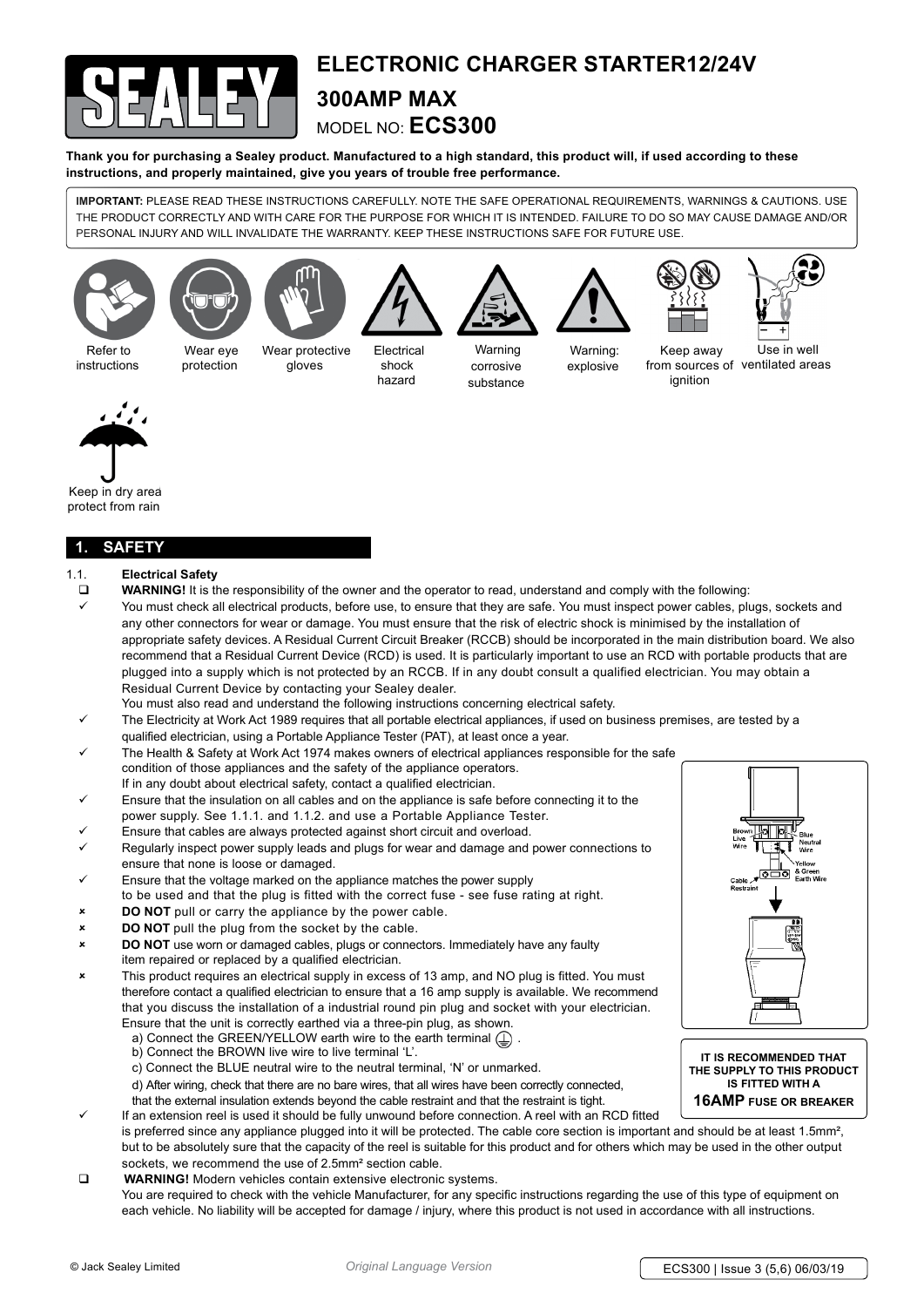▲ **DANGER! BE AWARE, LEAD-ACID BATTERIES GENERATE EXPLOSIVE GASES DURING NORMAL BATTERY OPERATION. FOR THIS REASON, IT IS VERY IMPORTANT TO READ AND FOLLOW THESE INSTRUCTIONS CAREFULLY EACH TIME YOU USE THE CHARGING EQUIPMENT**. Follow these instructions and those published by the battery manufacturer and the maker of any equipment you intend to use in the vicinity of the battery. Remember to review warning marks on all products and on engines.

## 1.2. **Personal Precautions**

- When working with or near a lead-acid battery ensure there is another person within hearing range and close enough to come to your aid, should a problem arise.
- Wear safety eye protection and protective clothing. Avoid touching eyes while working near battery.
- Have fresh water and soap nearby in case battery acid contacts skin, clothing, or eyes.
- 9 Wash immediately with soap and water if battery acid contacts skin or clothing. If acid enters eye, flush eye immediately with cool, clean running water for at least 15 minutes and seek immediate medical attention.
- Remove personal metallic items such as rings, bracelets, necklaces and watches. A lead-acid battery can produce a short-circuit current high enough to weld a ring or the like to metal, which may cause severe burns.
- 9 Ensure hands and clothing, including belts, are clear of fan blades and other moving or hot parts of the engine. Remove ties and contain long hair.
- **8 <b>DO** NOT smoke or allow a spark or flame in the vicinity of the battery or the engine.<br>1.3. **General Safety Instructions**

## 1.3. **General Safety Instructions**

- $\checkmark$  Familiarise yourself with the applications, limitations and potential hazards relating to the starter/charger. Also refer to the vehicle manufacturer's handbook. IF IN ANY DOUBT CONSULT A QUALIFIED ELECTRICIAN.
- $\checkmark$  Ensure the starter/charger is in good order and condition before use. If in any doubt, do not use the unit and contact an electrician.
- $\checkmark$  Only use genuine parts. To use unapproved parts may be dangerous and will invalidate your warranty.
- Use the starter/charger in the horizontal position only and ensure it stands on a stable surface which will adequately support the weight.
- Ensure the charger is switched off and disconnected from the mains power supply before attaching the power clamps to the battery.
- $\checkmark$  Keep tools and other items away from the engine and ensure that you can see the battery and working parts of the engine clearly.
- If the battery has removable caps to access the battery fluid, remove the caps and check the fluid level before connecting the power leads.

 If necessary top-up the battery with distilled water by referring to the battery manufacturer's instructions, (apply the personal safety precautions described in para. 1.2.).

- 8 **DO NOT** dis-assemble the starter/charger for any reason. It must be checked by qualified service personnel only.
- The cables may become hot with excessive use. If so, allow a few minutes for them to cool down before attempting to re-use.
- If the starter/charger receives a sharp knock or blow, the unit must be checked by a qualified service agent before using.
- $\checkmark$  When not in use, store the starter/charger carefully in a safe, dry, childproof location.<br> $\checkmark$  Ensure the positive cable is connected to the correct voltage connection on the charge
- $\checkmark$  Ensure the positive cable is connected to the correct voltage connection on the charger as for the voltage of the battery being charged.<br> $\checkmark$  Reep children and unauthorised persons away from the work area
- Keep children and unauthorised persons away from the work area.
- 8 **DO NOT** try to charge a non-rechargeable battery.
- **8 <b>DO** NOT try to start with a frozen battery. **DO** NOT attempt to charge a frozen battery. **□ WARNING! DO NOT** allow metal tools to touch both battery terminals at the same tim
- **WARNING! DO NOT** allow metal tools to touch both battery terminals at the same time. The resulting spark or short circuit may cause an explosion.
- 8 **DO NOT** pull the cables or clamps from the battery terminals.
- **8 <b>DO** NOT use this product to perform a task for which it is not designed. □<br>■ WARNING! DO NOT simultaneously charge different types of batteries
- **WARNING! DO NOT** simultaneously charge different types of batteries.
- **WARNING!** If a fuse blows, ensure that it is replaced with one of identical type and rating.
- If the battery terminals are corroded or dirty, clean them before attaching the starter/charger clamps.
- 8 **DO NOT** use the starter/charger outdoors, or in damp, or wet locations, and DO NOT operate within the vicinity of flammable liquids or gases.
- 8 **DO NOT** situate charger inside a vehicle or under the vehicle bonnet. Ensure that there is sufficient ventilation and DO NOT cover or obstruct the starter/charger ventilation louvres.
- **DO NOT** allow clamps to touch each other or to make accidental contact with any part of the vehicle.
	- **DO NOT** cross-connect power leads from starter/charger to the battery. Ensure positive (+ RED) is to positive and negative (- BLACK) is to negative. If symbols cannot be distinguished, remember that the negative terminal is normally the one directly connected to the vehicle bodywork.
		- **NOTE:** This appliance can be used by children aged from 8 years and above and persons with reduced physical, sensory or mental capabilities or lack of experience and knowledge if they have been given supervision or instruction concerning use of the appliance in a safe way and understand the hazards involved. Children shall not play with the appliance. Cleaning and user maintenance shall not be made by children without supervision.

## **2. introduction**

Fully electronic, microprocessor controlled battery starter/chargers designed to meet the requirements of modern battery technology. Suitable for Gel, Lead Acid, and Lead Calcium as well as stop/start batteries found on electric and hybrid vehicles. Suitable for 12V & 24V electrical systems with up to 10 analysis and charge phases. Instant visual check of battery condition, charge current, voltage and charging rate via LED read-out. Stabilised charging current allows improved charging efficiency and reduced charging times using ECS (Electronic Control Systems) technology. Includes circuitry to provide surge and spike protection during charging and starting thus preventing damage to vital systems such as ABS, airbag sensors, ignition and music systems.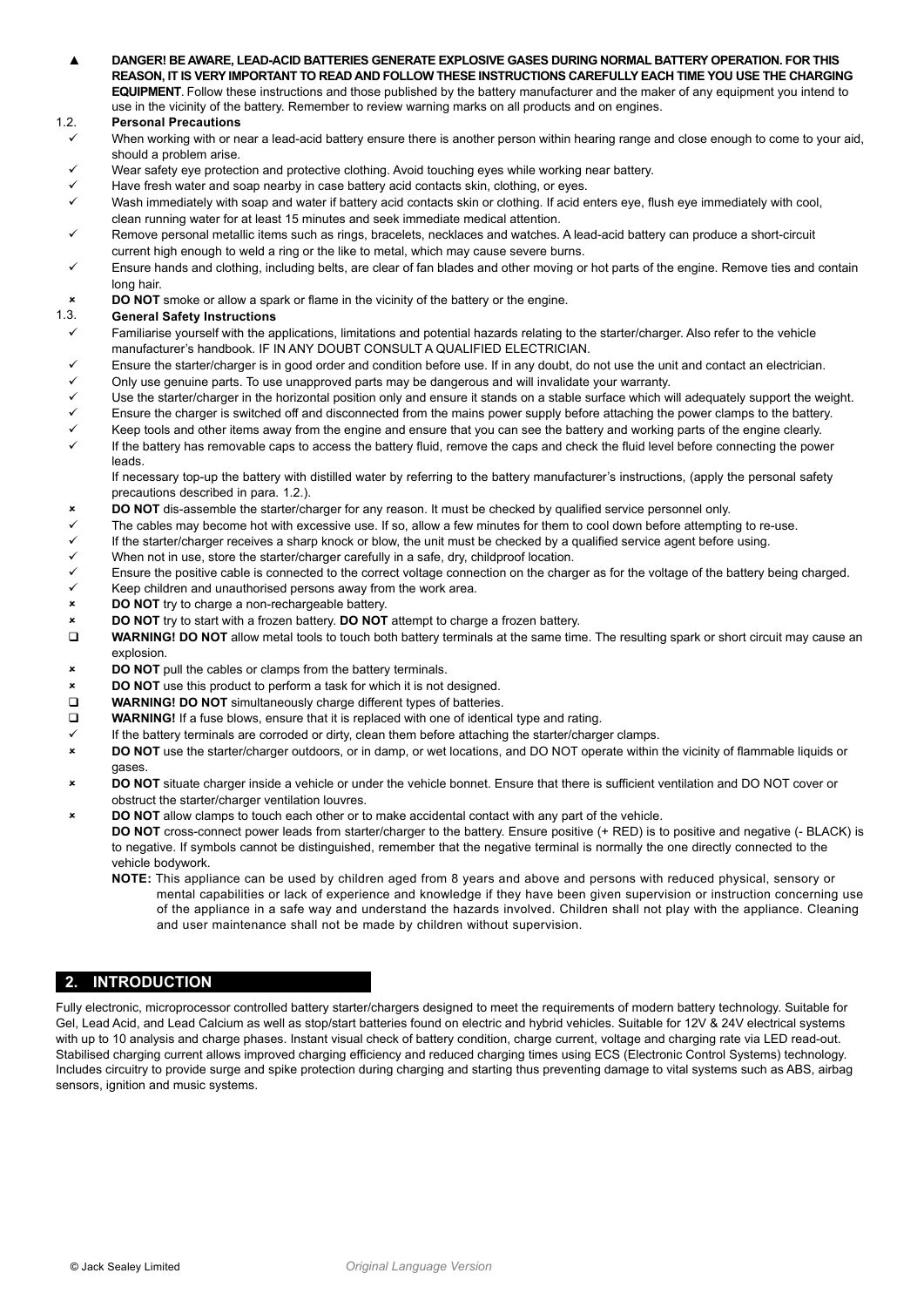## **3. specification**

| Charging Rates  3xPreset+1XVariable to Max. Current |
|-----------------------------------------------------|
|                                                     |
|                                                     |
|                                                     |
|                                                     |

## **4. Assembly**

- 4.1. Carefully unpack all components and prepare a surface on which you can lay the unit down on during assembly, without damaging it.
- 4.2. Insert the handle (fig.1.1) and secure it through the rear of the unit with screws (fig.1.2).
- 4.3. Screw on the clamp holders to each side (fig.1.3).
- 4.4. Use the long screws to screw on the cable retainers and spacers on each side (fig.1.4).
- 4.5. Lay the unit on its front in order to insert the axle. Fit the wheels (fig.1.5), then their retainers and caps (fig.1.6).
- 4.6. Clamp Assembly (fig.2).
- 4.6.1. Push cable through insulating handles.
- 4.6.2. Locate cable using cable screw washer and nut, note which way up cable needs to be. Screw on cable clamp tightly.
- 4.6.3. Screw up cable screw tightly.
- 4.6.4. Push outer protection pieces onto the ends of the clamp.
- 4.6.5. Slide insulating handles up to meet the outer protection pieces.
- 4.6.6. Repeat for all four clamps.

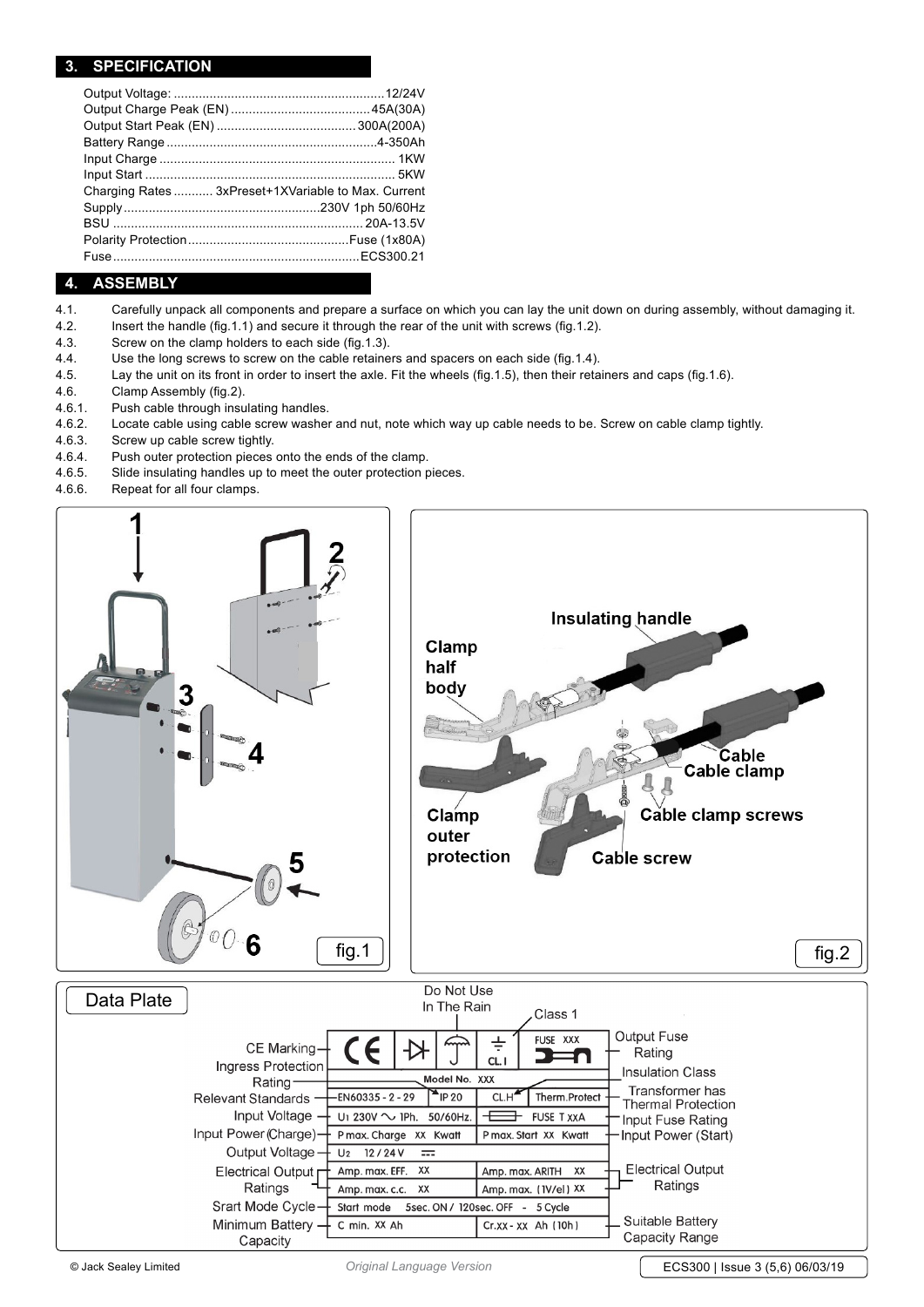## **5. control panel**



#### 5.1. **Signalling LEDs.**

There are 15 LEDs on the front panel having the following functions:

|      | • 4 battery status LEDs, indicating:                                        |                                                                                               |
|------|-----------------------------------------------------------------------------|-----------------------------------------------------------------------------------------------|
|      |                                                                             |                                                                                               |
|      |                                                                             |                                                                                               |
|      |                                                                             |                                                                                               |
|      |                                                                             |                                                                                               |
|      |                                                                             | • 1 battery charger status LED: ON LED, battery charger ON (colour BLUE).                     |
|      |                                                                             | • 1 operating status LED: indicates whether output is in accordance with selected mode.       |
|      |                                                                             | • 3 LEDs on Function operating mode: Charge, Start or Supply (colour YELLOW)                  |
|      |                                                                             | • 4 battery capacity indication LEDs: Set Capacity described in section 6.2. (colour YELLOW). |
|      |                                                                             | • 2 battery type indication LEDs: Battery Type described in section 6.3. (colour YELLOW).     |
| 5.2. | Operating mode selection buttons                                            |                                                                                               |
|      | There are E buttone on the front nonel which house the following functional |                                                                                               |

There are 5 buttons on the front panel which have the following functions:

- Start / Stop: . . starts or stops supply in the selected mode.
- Function: . . selects operating mode.
- Set Capacity: . . selects battery capacity.
- Battery Type: . . selects the type of battery to charge.
- A/V: . . selects the information to be displayed.

# 5.3. **Digital Display.**

A/V button:The A/V selector button selects voltage or current display or allows the user to change the display language. Pressing the A/V button toggles from voltage display U to current display A, and finally the Language menu. This menu will show the message "LANGUAGE = ITALIAN" or another language, depending on the selection.

#### 5.3.2. Change Display Language.

 To enter the language selection mode, press the A/V button and hold it down when the display is showing the message "LANGUAGE = ITALIAN". The language setting is Italian by default; to scroll the language menu press the A/V button again and the language shown will change instantly. Languages supported: • Italian • English. Once the language is set, to quit the menu press the A/V button for a few seconds.

## **6. operating modes**

#### 6.1. **Function.**

Note: All modes support both 12V and 24V batteries (voltages stated for 12V batteries).

6.1.1. Charge Mode.

- Battery charging mode. Provides 11 charging steps as described below:
- STEP 1: Analysis 1: If the battery output is less than 10.5V the unit proceeds with the next analysis. Outputs below 5V will cause the charger to revert to stand-by.
- STEP 2: Analysis 2 (sulphated battery): The display shows the message "ANALYSIS" alternating with the instantaneous voltage or current. After this step the unit either starts the charging cycle directly or it displays the message "SULPHATED BATTERY" to inform the operator that the battery must be recovered.
- STEP 3: Desulphation: Pulsed voltage to prevent sulphation of the battery.
- STEP 4: Controlled current: Charges the battery up to the programmed limit value.
- STEP 5: Analysis 3 (elements short circuited): Checks whether the battery has short circuited elements or is damaged and reports the error, if present.
- STEP 6: Deep Cycle Charging: Central charging cycle.
- STEP 7: Constant Voltage: Keeps the battery at the charging end voltage.
- STEP 8: Analysis 4:. Checks whether the battery has short circuited elements or is damaged and reports the error, if present.
- STEP 9: Trickle charging: Maintains the battery at 13.8V (WET) or 13.5V (AGM/SPIRAL CELL).
- STEP 10: Analysis 5: Checks whether the battery has short circuited elements or is damaged and reports the error, if present.
- STEP 11: Pulsed current cycle: Cycle that simulates the normal life cycle of the battery.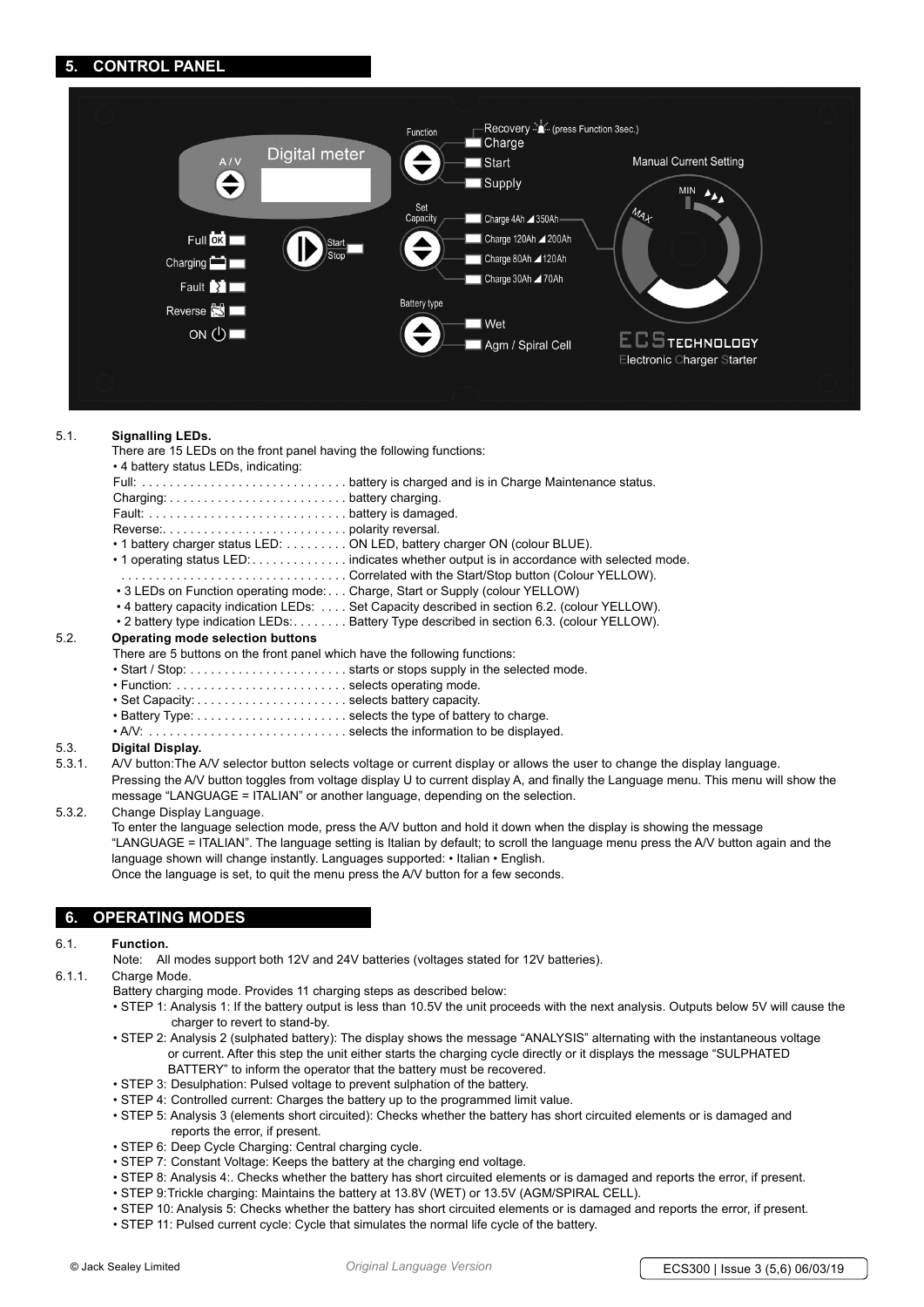## 6.1.2. **Start Mode.**

- To start a vehicle with a flat battery, this mode consists of the following steps:
- STEP 1: Battery analysis: The charger's Start LED flashes.
- STEP 2: Fast Charging: The charger enters this step if the Start LED is steadily on. It sets the charge end voltage associated with the selected battery type with the current limit defined for the Start step.
- STEP 3: Engine Boost: When the battery charger detects an engine cranking attempt, it switches to the next step. If the battery voltage reading is above 13.5V the scrolling message START appears on the display.
- STEP 4: Boost: The scrolling message START appears on the display: the battery charger is now delivering the maximum power.

#### 6.1.3. **Supply Mode.**

Power supply mode to assist in vehicle programming. This mode does not contain any charging steps, and it consists exclusively of a stabilised power supply delivering the nominal battery voltage. The purpose is that of supplying current to support the battery to prevent it from being drained during operations that require power for short or long periods.

## 6.1.4. **Recovery Mode**.

 **WARNING**: because of the high voltage reached during this cycle, the battery recovery process MUST be performed with the battery disconnected and removed from the vehicle. Recovery with the battery connected to the vehicle may result in damage to the vehicle's electronics.

 This is the method of recovery for sulphated batteries accessible by means of a prolonged press of 3 seconds of the Function button. The screen displays the message RECOVERY alternating with the instantaneous voltage or current reading; during this step the Charge LED flashes.

 The charger performs a special charging cycle in which higher than average voltages are forced to attempt recovery of the battery. In this mode no error messages are generated during the charging cycle.

 At the end of the cycle a message is displayed to indicate whether or not the battery has been recovered on the basis of the current absorption.

This mode has six steps as described below:

- STEP 1: Analysis 1: Outputs below 1.5V will cause the device to revert to standby.
- STEP 2: Desulphation: Pulsed voltage in order to prevent sulphation of the battery.
- STEP 3: Controlled Current: Charges the battery up to the programmed limit value.
- STEP 4: Deep Cycle Charging: Central Charging Cycle.
- STEP 5: High Voltage: Keeps the battery at high voltage for 2 hours to attempt to break down the sulphate crystals that have formed in the battery.
- STEP 6: Analysis 2: Checks whether or not the battery has been recovered.
- 6.2. **Charging Mode:**

### 6.2.1. Set Capacity.

 Preset charging bands to select the connected battery, or for expert users, manual setting of the output current as a percentage of the maximum current supported by the operating mode currently selected on the battery charger Manual Current Setting. Specifically:

- 
- Charge: settable charging band.
- Start: settable charging band.
- Supply: Settable supply band, by Manual Current Setting.
- Charge 4Ah 350Ah (Manual).
- Supports all batteries from a minimum of 4Ah up to a maximum of 350Ah.
- . Output current is adjustable from 0 up to the maximum supported by the operating mode currently selected on the battery charger.
- Charge 120Ah 200Ah.
	- . Supports batteries from 120Ah up to 200Ah. Output current adjusted automatically.
	- Charge 80Ah 120Ah.

Supports batteries from 80Ah up to 120Ah. Output current adjusted automatically.

Charge 30Ah - 70Ah.

Supports batteries from 30Ah - 70Ah. Output current adjusted automatically.

### 6.3. **Battery Type.**

Wet: Acid electrolyte batteries.

Agm-Spiral Cell:AGM batteries with flat plate or Optima type spiral cell.

#### 6.4. **Saving settings.**

 The battery charger saves the settings made on the control panel. In the event of an accidental power loss or voluntary power off, when the charger is restarted, it will restart with the latest saved settings, including the Start/Stop status

#### 6.5. **Battery Analysis.**

The analysis stages within the operating modes may terminate with the signalling of various errors:

 • Damaged Battery: the Fault LED switches on and the Start/Stop LED switches off and the charger enters Standby mode. The display shows the message Errxx where xx is the number corresponding to the cause of the error (see table 1). Single 10 second audible warning.

• Polarity reversal: the Reverse LED switches on and the display shows the message Err07 with a two second audible warning.

 • Analysis step in: Charge: the display shows the scrolling message ANALYSIS alternating with the measured voltage or current value; the LED corresponding to the function continues to flash until the analysis is concluded. If the battery is in good condition, the LED will be on, otherwise the display shows scrolling message SULPHATED BATTERY and an intermittent audible warning is emitted. • Analysis step in: Start: in the preliminary analysis function in Start, the LED of this mode will flash until a current absorption exceeding a minimum threshold is detected, after which the LED remains on and the vehicle engine can be started.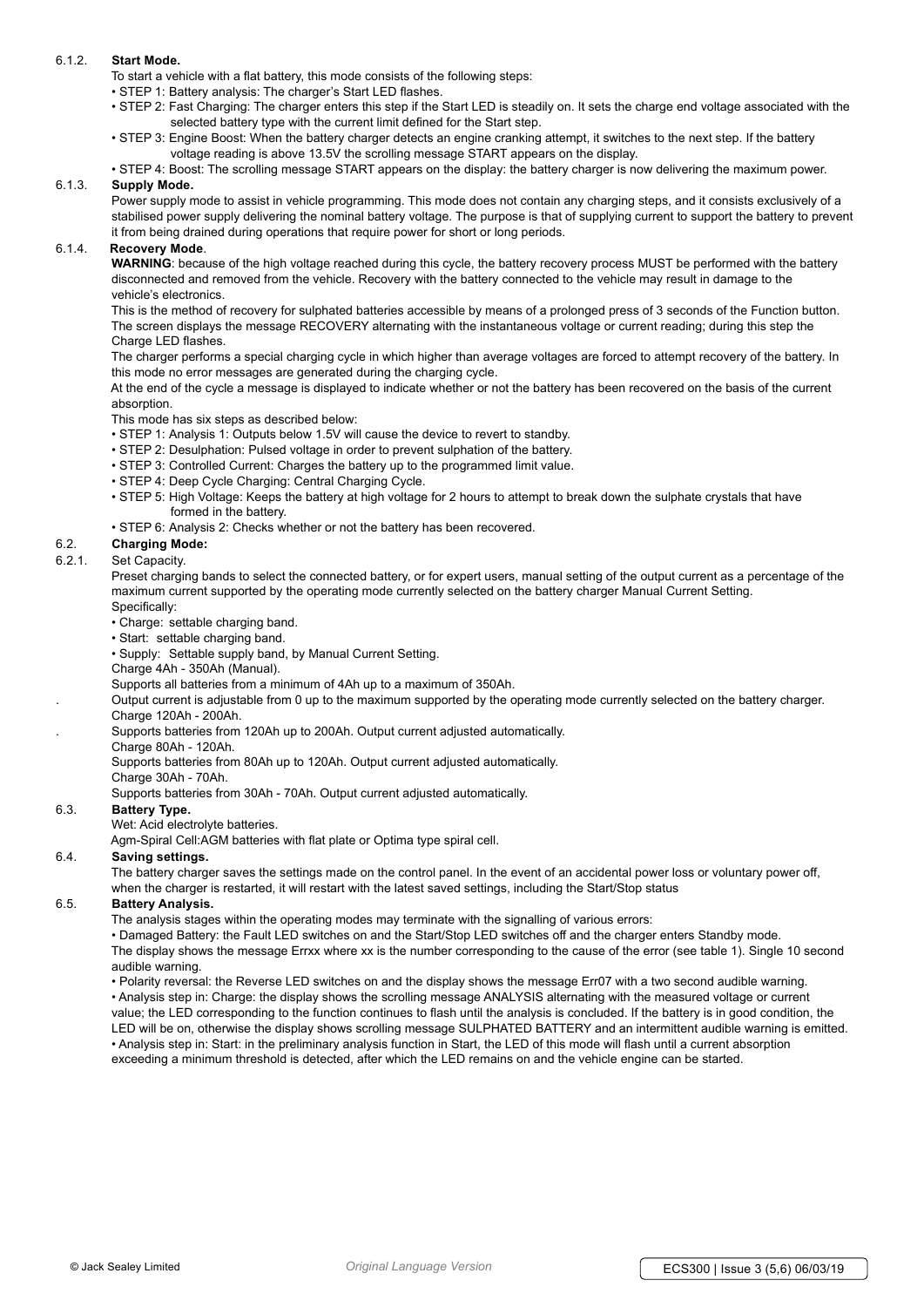| <b>Display</b><br><b>Indication</b>  | Cause                                                                                                                                        | <b>Solution</b>                                                                                                                                                                     |
|--------------------------------------|----------------------------------------------------------------------------------------------------------------------------------------------|-------------------------------------------------------------------------------------------------------------------------------------------------------------------------------------|
| Err01                                | Leads disconnected, leads short-circuited.                                                                                                   | Position the clamps correctly and start charging the battery<br>again; (see section: 7.2. Operating the Charger).                                                                   |
|                                      | Battery completely short-circuited.                                                                                                          | The battery could be defective. Contact your nearest battery<br>service centre.                                                                                                     |
| Err <sub>02</sub>                    | Battery faulty or unrecoverable<br>No current accepted after 10 hours of recovery.                                                           | The battery could be defective. Contact your nearest battery<br>service centre.                                                                                                     |
| Err03                                | Internal overheating of battery charger Battery charger over-<br>load.                                                                       | Remove any objects that could be covering the ventilation area<br>of the battery charger or move it to a cooler area. Wait for the<br>battery charger to start again automatically. |
| Err04                                | <b>Tension Frror</b>                                                                                                                         | Set again the voltage corresponding to that of the battery. Start<br>charging the battery again (see section: 7.2. Operating the<br>Charger).                                       |
|                                      | One or more elements of the battery has/have short-circuited.                                                                                | The battery could be defective. Contact your nearest battery<br>service centre.                                                                                                     |
| Err05                                | Battery voltage too high compared to that set. (You are attempt-<br>ing to charge a 24V battery with the battery charger set at 12<br>Volt). | Set again the voltage corresponding to that of the battery. Start<br>charging the battery again (see section: 7.2. Operating the<br>Charger).                                       |
| Err06                                | Battery capacity excessive Unable to reach end condition.                                                                                    | Use a battery charger with greater capacity.                                                                                                                                        |
| Err07 and<br>LED RE-<br><b>VERSE</b> | The clamps of the output leads are not connected correctly to<br>the battery.                                                                | Position the clamps correctly and start charging the battery<br>again<br>(see section: 7.2. Operating the Charger).                                                                 |
| Err08                                | Excessively high output current Current exceeds maximum<br>limit.                                                                            | Reduce output current when in manual mode.                                                                                                                                          |

## **7. operation**

# 7.1. **Charging Connections.**

- Charging batteries connected to the vehicle.
- 7.1.2. Before starting to charge the battery, make sure the power supply lead is **NOT** plugged into the mains supply.
- 7.1.3. Locate the vehicle's earthing point, which is normally connected to the negative battery terminal.
- 7.1.4. Charging a battery with negative earth, grounded to the vehicle's chassis:
	- Connect the output lead with red clamp to the positive terminal (+) of the battery.

 • Connect the output lead with black clamp to the vehicle's earthing point, keeping it away from the battery and from the fuel pipes etc. **NOTE:** If connecting to an older vehicle, it may be positively earthed, in which case the clamps need to be connected in reverse.

- 7.1.5. Charging batteries that are not connected to a vehicle.
- 7.1.6. Before starting to charge the battery, make sure the power supply lead is NOT plugged into the mains supply.
- 7.1.7. Connect the output lead with red clamp to the positive terminal (+) of the battery.
- 7.1.8. Connect the output lead with black clamp to the negative terminal (-) of the battery.

ATTENTION: Make sure both clamps of the output leads generate a suitable contact with their corresponding terminals.

## 7.2. **Operating the Battery Charger.**

7.2.1. Once the output leads are connected to the battery, check that the positive lead is connected correctly to either the 12V or 24V connector on the charger as required. Then plug the power supply lead of the battery charger into the mains supply, making sure that the voltage matches the nominal voltage of the battery charger (230V-50Hz); having done this, the charger will emit an acoustic signal for ½ second and all the LED indicators on the control panel will switch on for 2 seconds, the digital display shows ----.

7.2.2. The battery charger is configured in Standby mode, for example: ON LED lit, Charge lit, Wet LED lit. The LEDs light up differently based on the last program saved (see section 6.4. Saving Settings).

7.2.3. At this stage, with the battery charger in Standby mode, set the charging parameters suitable for the type of battery to be charged, using the buttons on the control panel. The charging parameters selected are displayed by the corresponding LED, which switches on.

- 7.2.4. Settable charging parameters:
	- Function key: Charge, Start, Supply, Recovery.
	- Set Capacity key: Based on the capacity of the battery and on the work cycle, select:
	- Charge 30Ah/70Ah: Charge for batteries with capacity from 30Ah to 70Ah.
	- Charge 80Ah/120Ah: Charge for batteries with capacity from 80Ah to120Ah.
	- Charge 120Ah/200Ah: Charge for batteries with capacity from 120Ah to 200Ah.
	- Charge 4Ah/450Ah: Supports all batteries from a minimum capacity of 4Ah up to a maximum of 450Ah.

 Adjust the output current from 0 up to the maximum supported by the operating mode currently selected on the charger using the dial on the right of the panel.

- Type key: Depending on the construction/type of the battery, select: Wet or Agm/Spiral Cell.
- 7.2.5. Once the charging parameters haver been set, press the START/STOP key to start charging the battery. When the START/STOP and CHARGING LEDs light up, the battery is being charged; the display will show the charging current and the voltage of the battery.
- 7.2.6. The CHARGING LED remains lit in phases "I" and "U0" whilst the battery is charging.
- 7.2.7. When the FULL LED switches on, it means that the battery is fully charged (100%) and the charger will switch to the maintenance phase, keeping the state of efficiency of the battery constantly monitored so that it is always at an optimal level of charge. In this charging phase, the appliance can be left connected to the battery for several months.
- 7.2.8. If you wish to end or interrupt the charging cycle, follow the end of charging instructions in section 7.5.